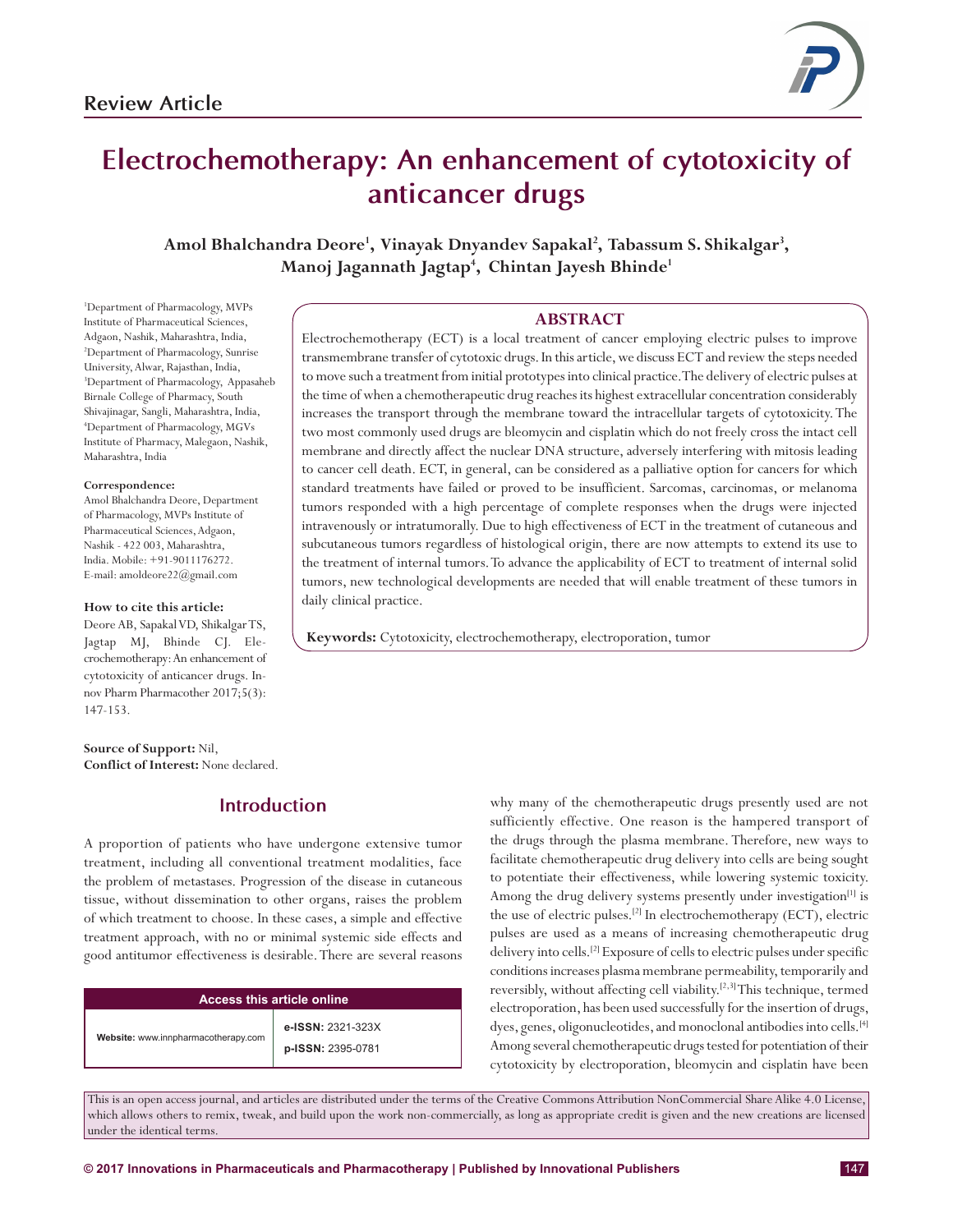

**Figure 1:** Basic steps in electrochemotherapy treatment

found to be very suitable, due to their limited transport through the plasma membrane.<sup>[5-7]</sup> The aim of this document is to define the basis for understanding the mechanisms of the ECT as well as its possibilities as antitumor treatment (Figure 1).

# **Principle Mechanisms of ECT**

## **The vascular lock**

The electric pulses produce a transient state of hypoperfusion by local reflex vasoconstriction at the arteriolar level (lasting 1-2 min) and a phase of interstitial edema (that resolves with membrane resealing). However, the effect may last longer (12 h to 5 days) in rapidly dividing tumor cells and is more prominent in tumors with a less mature endothelial lining and higher interstitial pressure. This phenomenon mediated by the sympathetic nervous system is termed the "vascular lock" and it has implications for timing of drug administration.[8] After application of the electric current, there is retention of drugs already in the tumor but there is also an impairment of entry of drugs from the circulation.[9,10]

#### **Electroporation**

Under physiological conditions, the cell plasma membrane is subjected to a transmembrane potential difference caused by a system of ion pumps and channels in the membrane. This voltage, termed the resting transmembrane voltage, is in the range of tens of millivolts and is present in every cell. Exposure of a cell to an external electric field results in an additional component of the voltage across the membrane. This component, termed the induced transmembrane potential difference, is superimposed onto the resting voltage and exists only as long as the external field is present. An external electric field also alters ionic currents and ion distributions in the extracellular space and activates a cascade of signaling pathways that upregulate transcription and translation levels.<sup>[11]</sup> The induced transmembrane voltage is proportional to the strength of the external electric field, and consequently, exposures to sufficiently strong fields can lead to transmembrane voltages far exceeding their physiological range.<sup>[12,13]</sup> An electric field leads to a formation of hydrophilic (aqueous) pores, in which the lipids adjacent to the aqueous inside of the pore are reoriented in a manner that their hydrophilic heads are facing the pore, while their hydrophobic tails are hidden inside the membrane (Figure 2). As electric field amplitude increases, the presence of



**Figure 2:** Formation of an aqueous pore. The situation is shown for transmembrane voltage increasing from top to bottom: A nonporated membrane, formation of a hydrophobic pore, transformation into a hydrophilic pore (electroporation)

hydrophilic pores becomes energetically ever more favorable, which leads to the formation of pores with an average radius. This can lead to structural rearrangements of lipids in the membrane bilayer due to large build-ups of oppositely charged ions on either side of the cell surface resulting in formation and stabilization of nano-sized pores.[14,15] This physical phenomenon was termed electroporation or electropermeabilization because it was observed that molecules that do not normally pass the membrane gain intracellular access through diffusion after the cells were treated with electric fields.<sup>[16,17]</sup>

## **Types of drugs**

Several chemotherapeutic drugs were tested *in vitro* on cells for potential application in combination with electroporation; some of them are daunorubicin, doxorubicin, etoposide, paclitaxel, actinomycin D, adriamycin, mitomycin C, 5-fluorouracil, vinblastine, vincristine, gemcitabine, netropsin, cytarabine, oxaliplatin, methotrexate, melphalan, ancitabine, Taxotere, nimustine, cyclophosphamide, carboplatin, cisplatin, and bleomycin. Electroporation of cells increases the cytotoxicity of some of these drugs ranging from two to several thousand folds.[18]

#### **Instrumentation**

CLINIPORATOR™ (IGEA S.r.l., Carpi, Italy) is certified as a medical device that was prepared in 2006 during the European Standard Operating Procedures of ECT (ESOPE) project.[19] Along with the development of the electric pulse generator, also plate and needle electrodes were developed. The standard operating procedures were prepared based on the experience of the leading European cancer centres on ECT.[20] Cliniporator™ consists of two parts: A console (industrial PC compatible computer) for local collection of treatment data and user-friendly interface; and an electroporator. Electroporator consists of a control unit, high voltage amplifier, and low voltage amplifier.[21]

A user controls the electroporator through the graphical display and a keyboard of the console unit. He/she can enter relevant patient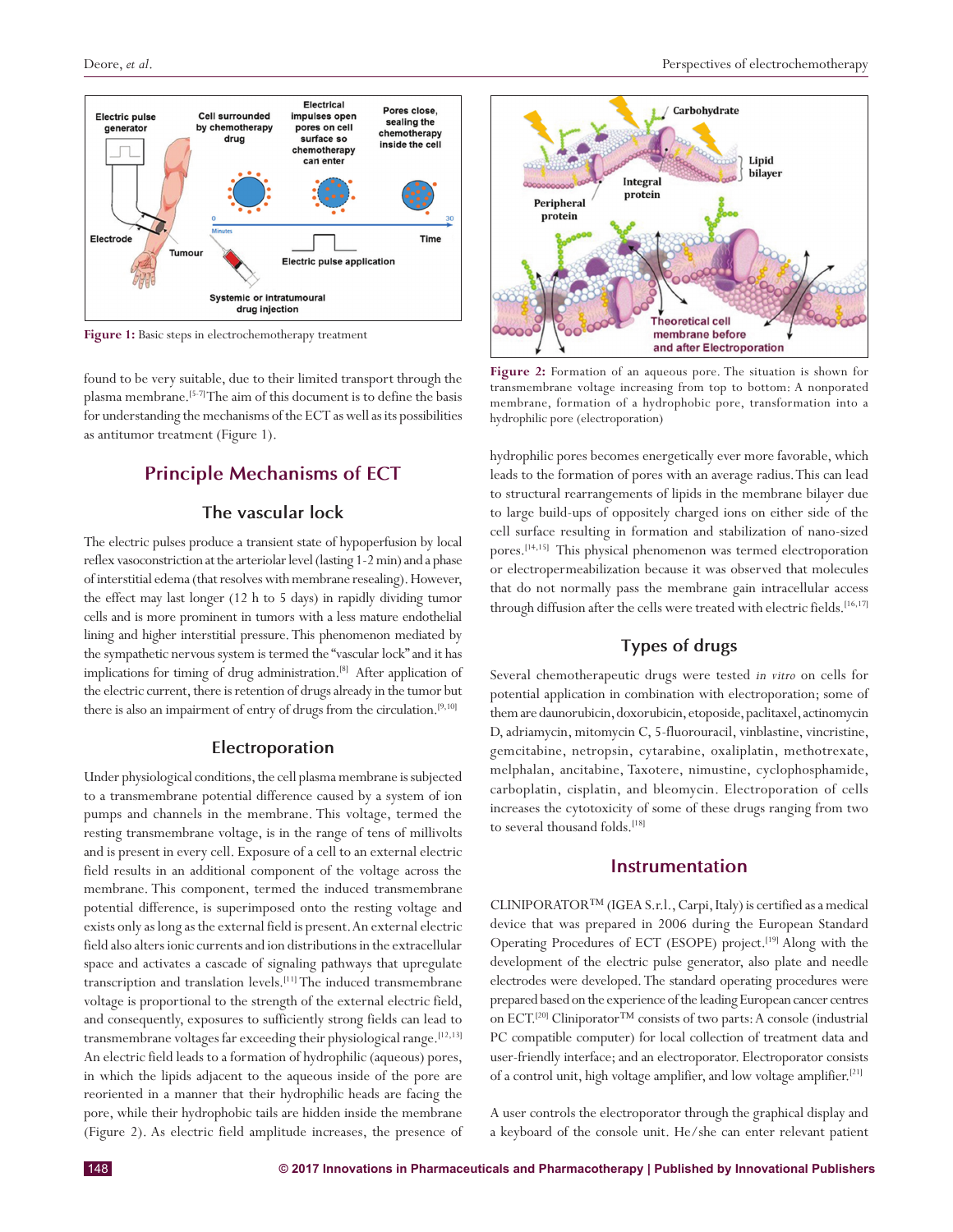data, choose appropriate electrodes, and define pulse parameters such as number (e.g., 8 pulses), amplitude (up to 1000 V), duration (e.g., 100 μs), and repetition frequency (e.g., 1 Hz) of pulses. By pressing a foot switch, the user triggers pulse generation. Squareshaped pulses are delivered. During the pulse delivery, control unit measures voltage and current through the load (a cell suspension or a tissue). After the pulse application voltage and current measurements are stored in the local database. Based on collected data, we intend to develop an algorithm, which will allow device to adjust pulse voltage according to the current and voltage measurements in the real time and thus prevent irreversible changes in the cell membranes.[22,23] The treatment planning consists of several phases: Image pre-processing, three-dimensional model generation, electrode placement, implementation of the mathematical model of electroporation, and optimization of the results to define the voltage applied which is dictated for each couple of electrodes by the number of electrodes and the electrodes positions.

The electric pulses may be applied to the tumors either by plate electrodes on the skin surface or by needle electrodes to be inserted into the lesion. The electric field distribution is determined by the geometry of the electrodes.[24] Current pulse generators in use are the Cliniporator (IGEA, Carpi, Italy) (Figure 3) and the Medpulser™ (Inovio Biomedical Corporation, CA, USA). It appears that plate electrodes are more suitable for use in superficial skin lesions, while needle electrodes are used for deeper seated lesions, such as exophytic and thick lesions (maximum depth 3 cm).<sup>[19]</sup> A disadvantage of plate electrodes over the needle type is the potential skin damage that may be generated by the higher impedance/resistance of the skin, especially when treating larger affected areas.<sup>[25]</sup> Care must be taken to avoid inserting the needle electrodes into the healthy tissue surrounding the tumors, which may also result in local subcutaneous burns.[26] There are four types of electrodes in common usage (Figure 4). Type I electrodes consist of two parallel stainless-steel plate electrodes, used for superficial lesions and do not penetrate the skin. Type II electrodes are used for smaller lesions and consist of two rows of eight needles with 4 mm distance between them. Type III electrodes are recommended for larger lesions (>1 cm), with the needles in a hexagonal configuration. Type IV electrodes, called finger electrodes, allow the treatment of narrow body cavities not accessible by standard electrodes; they exhibit a good operator sensitivity and tactile feedback during the procedure. The needles are inserted encircling the tumor and down to the subcutaneous tissue, slightly deeper than tumor depth.[8,19,24] Each electrode is coded, during the treatment session. The code is typed into the Cliniporator which automatically sets the pulse characteristics including amplitude, number, and frequency of the impulses. Type I and II electrodes are used to deliver 8 pulses lasting for 100 μs, and the pulses can be delivered at 1 Hz or 5 kHz frequency. Type III electrode delivers up to 24 series of 8 pulses (to limit patient discomfort pulses are delivered at 5 kHz only). Cliniporator is the only device that allows high-frequency pulse delivery for clinical use.

The overview of the implementation of ECT in the treatment of deep seated tumors demonstrates that new electrodes are being developed and used in the treatment of various tumor types and



**Figure 3:** Cliniporator™ and Type III electrode (needle array)



**Figure 4:** Fixed geometry electrodes (a) plate electrodes (b) linear needle electrodes (c) parallel needle electrodes (d) hexagonal needle electrodes (e) finger electrodes and (f) finger electrodes with axial needles

locations. Basically, three types of electrodes have been developed and are being used: The first ones are long needle electrodes that are inserted into the tumor and surrounding tissue to safely cover the tumor and achieve an appropriate margin. Such electrodes are being tested for the treatment of liver metastases of colorectal tumors, hepatocellular carcinoma or cholangiocarcinoma, soft tissue sarcomas and for bone metastases based on solid preclinical evidence.<sup>[27,28]</sup> The second is endoluminal electrodes that are being tested for the treatment of colorectal cancer but could be used also for the treatment of esophageal tumors.[29] The third are the electrodes that are aimed at the treatment of brain tumors. The electrodes have proven to be suitable for the treatment of the brain tumors, through the skull.<sup>[30]</sup>

# **Patient Selection**

This part covers the criteria that must be checked during the preinclusion visit for the treatment by ECT of patients with cutaneous and subcutaneous nodules.

#### **History**

A full history should be taken from the patient, and special attention should be paid to the following: If the patient has sensitivity to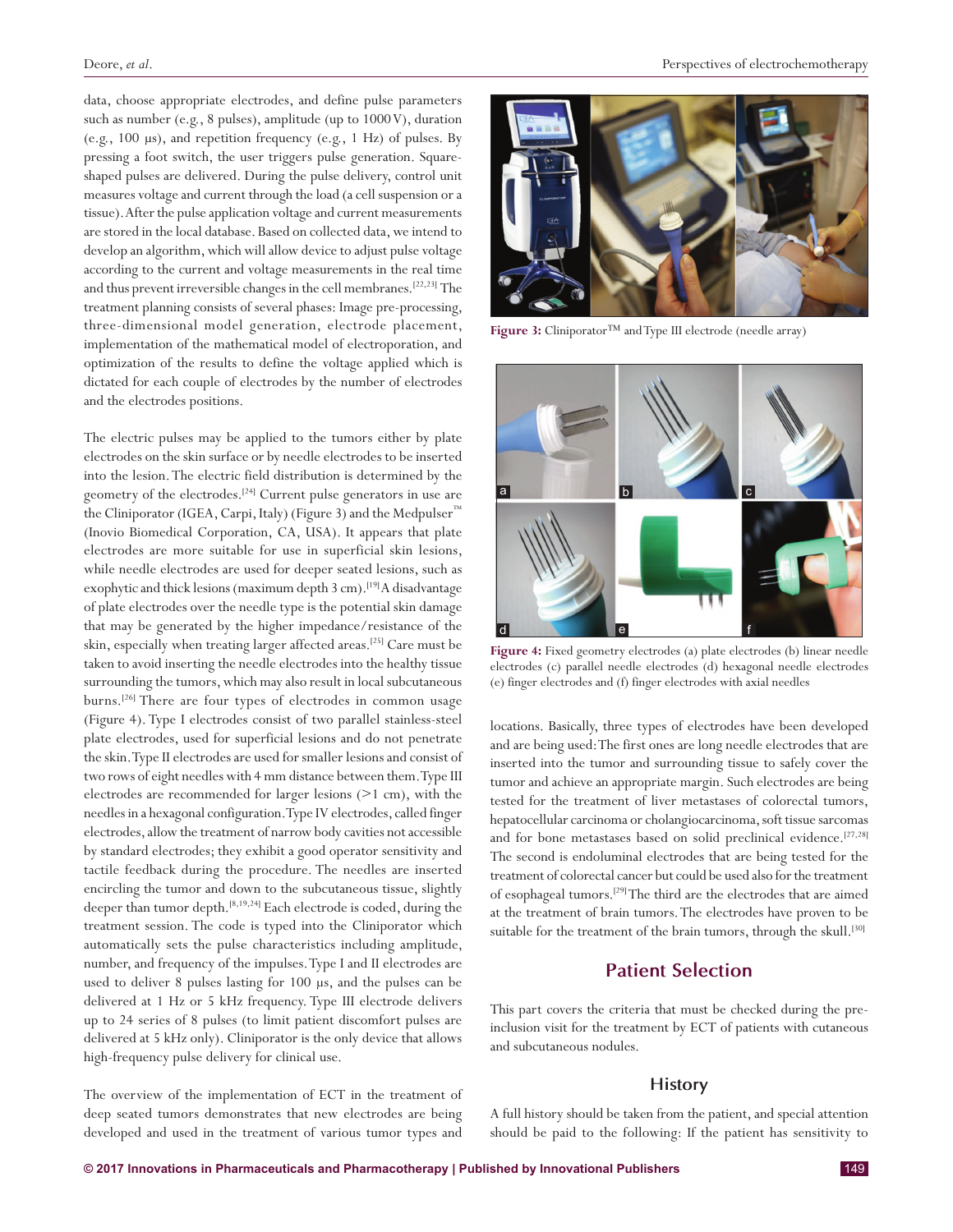bleomycin or a history of pulmonary fibrosis, then this will preclude the administration of intravenous bleomycin. The presence of a pacemaker precludes treatment on the anterior chest wall. If any previous difficulties with local anesthesia (lidocaine) or general anesthetic this will determine treatment method.[31]

## **Electrocardiogram (ECG)**

ECG before treatment depends on the location of the nodules, i.e.,it is less important if the nodules are on the limbs and more important if on the trunk. It also depends on the patient's cardiac history. It is highly recommended in the case of manifest cardiac arrhythmia or previous cardiac event.

#### **Pacemaker**

If the patient has a pacemaker, verify:

- If the only nodules of the patient are located in the anterior chest wall, the patient is not eligible for treatment by ECT.
- If there are nodules located elsewhere, only these nodules will be eligible for treatment by ECT.<sup>[32]</sup>

#### **Hematology**

If platelets <70000/μL then hematological opinion regarding the risk of bleeding versus the benefit of the therapy. The clinician can then make an informed decision. If the patient has coagulation problems, verify if Type II or Type III electrode are supposed to be used. If the nodules of the patient are all deep (more than 1 cm below the skin) nodules, the patient is not eligible for treatment by ECT.<sup>[32]</sup>

#### **Biochemistry**

If using intravenous bleomycin then creatinine should be <150 μmol/l to ensure adequate renal clearance.<sup>[32]</sup>

# **Operating Modality**

### **Anesthesia**

Lay a rectangular infiltration of local anesthetic (lidocaine, 2%, with adrenaline 0.5%) around the area to be treated, by injecting along four lines so that the nodule is 'fenced in' by local anesthetic, so that pain transmission is completely blocked.[33] Small cutaneous tumors may be anesthetized by local infiltration of lidocaine just below the tumor, however, still covering the area of electroporation. General sedation may be decided, following the decision tree, when nodules are too numerous, too big or too painful to be anesthetized by local anesthesia or when they are inside a previously irradiated area. Analgesia is started at least 3min before intratumoural injection: Remifentanil 0.5 μg/kg bolus then 0.1-0.15 μg/kg/min then adjusted to the response to the first pulses or target controlled infusion (target 2-4 ng/ml). It may also be replaced by alfentanil boluses 250-750 μg. Sedation is then started: Propofol 0.5mg/ kg then 2-4mg/kg/h or target controlled infusion (target 1-2 μg/ml).[31]

#### **Injection of chemotherapy**

Intratumoural treatment can be performed either with cisplatin or bleomycin, according to the instructions below.

- Cisplatin injected dose should be  $0.25$  ml  $(0.5$  mg) per cm<sup>3</sup> of tumor tissue for tumors larger than  $1 \text{ cm}^3$ , and  $0.5 \text{ ml}$   $(1 \text{ mg})$ per cm<sup>3</sup> of tumor tissue for tumors smaller than 1 cm<sup>3</sup> but larger than  $0.5 \text{ cm}^3$ . For tumors smaller than  $0.5 \text{ cm}^3$  injected dose should be 1 ml  $(2 \text{ mg})$  per  $\text{cm}^3$ .
- Bleomycin injected dose should be 0.25 ml (250 IU) per cm<sup>3</sup> of tumor tissue for tumors larger than 1 cm<sup>3</sup>, and 0.5 ml (500 IU) per cm<sup>3</sup> of tumor tissue for tumors smaller than 1 cm<sup>3</sup> but larger than  $0.5 \text{ cm}^3$ . For tumors smaller than  $0.5 \text{ cm}^3$  injected dose should be 1 ml (1000 IU) per cm<sup>3</sup>. 15000 IU is approximately equal to 8-9 mg or 15 mg of bleomycin depending on the activity of the drug and the manufacturer.<sup>[20,34]</sup>

#### **Choice of electrodes**

Choose the appropriate electrode. If the tumor is less than 1 cm, consider using either plate or parallel array electrodes. In case the tumor is more than 1 cm, consider using the hexagonal array electrodes. Plates or needle electrode designated for superficial or more deeply located small nodules respectively.

#### **Electric current**

Electropermeabilization occurs in the cell when the internal transmembrane potential has surpassed the critical value between 200 and 300 mV. The extent of the electroporative effect depends on the number and duration of the electric pulses. Two pulse parameters have been evaluated - exponentially decaying pulses and square wave pulses. The pulse parameters selected for the treatment depend on the type of electrode.<sup>[10,19,35]</sup>

## **Pulse parameters**

Ideally for Type I (plate) electrodes, pulse parameters of 8 square waves with an amplitude of 1300V/cm, duration of 100 μs, and frequency of 1Hz are used. For Type II (needle) electrodes the voltage amplitude may be reduced to 1000V/cm. The pulses are administered simultaneously between the needle pairs. For Type III, the needles are positioned hexagonally, and 96 pulses are given together (12 pairs  $\times$  8 pulses) at a frequency of 5 kHz.[36] Due to the already described vascular lock phenomenon, it is recommended that the electric current is applied between 8 and 28 min after IV administration of the drug or immediately (within 2-10 min) after intratumoral administration.<sup>[37,38]</sup>

#### **Pulsing procedure**

- Make a test run with the Cliniporator $^{\mathsf{m}}$  and electrodes.
- Disinfect the area to be treated. Inject the drug into the tumor, and note the time. For small tumors, choose to inject either directly into the nodule or to tunnel the hypodermic needle under the skin to the nodule before injection. For larger tumors, several injections are needed. Make a pattern of injections using parallel insertions points.
- Within 10 min of drug injection, electric pulses must be applied. Take the gauze pad in one hand, and the electrode in the other. The gauze pad can enable you to grasp the skin around the lesion to be treated, to lift the lesion up from the underlying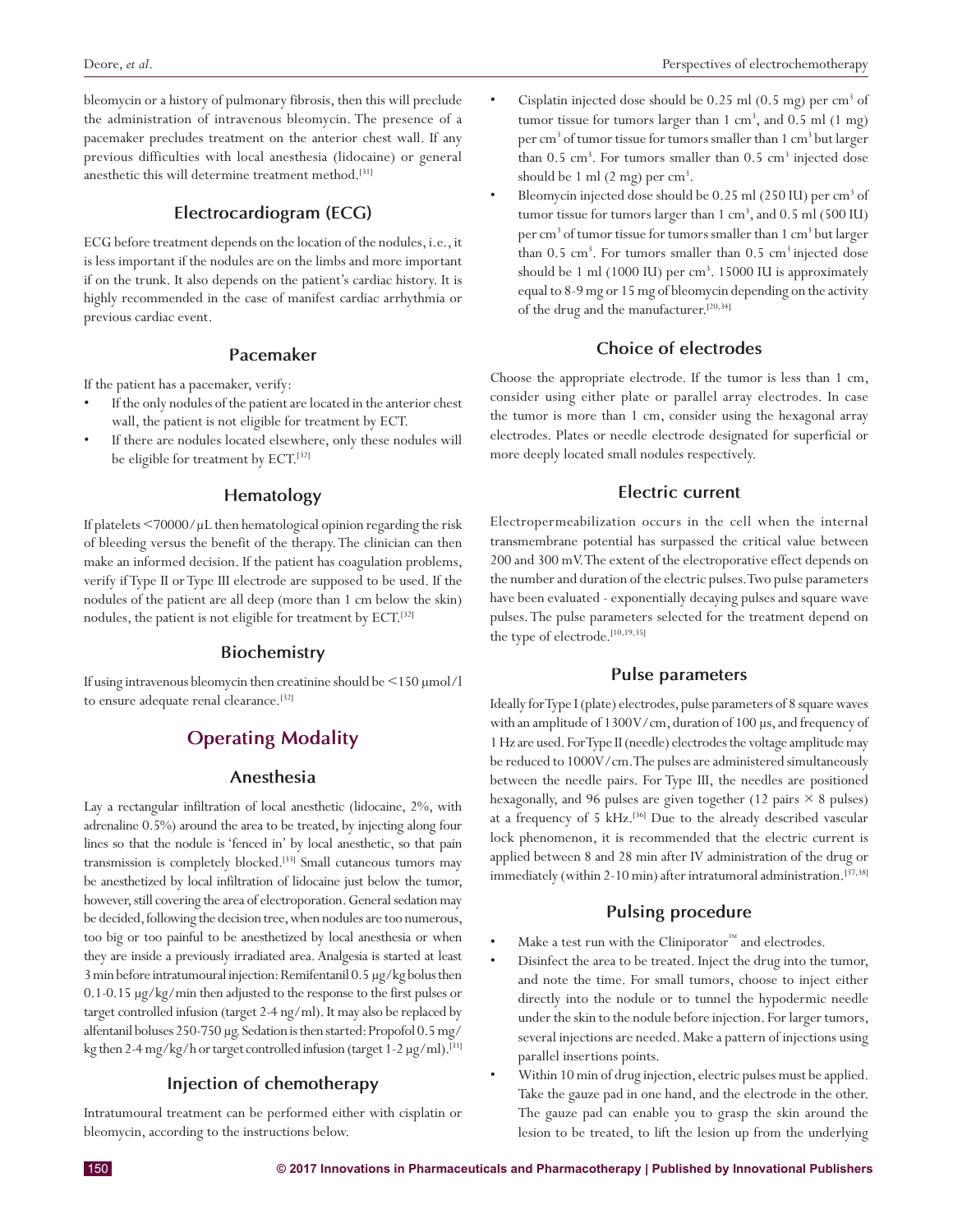musculature. In this way, muscle contractions and associated discomfort can be considerably reduced.

- Inform patient when the first pulse is to be delivered. Several pulse applications may be needed to cover the tumor volume. The electric field drops off very quickly outside the area of the electrodes, so the area to be treated by pulses must be encompassed within the electrodes. After treatment, a loose dry dressing can be applied, or the lesion can be left without dressing.
- Patients can be retreated. Even though bleomycin doses are low, it is recalled that the cumulative bleomycin dose must not exceed 400000 IU/m2 due to risk of lung fibrosis.
- To avoid potential pain at the end of the procedure (some localizations can be uncomfortable), paracetamol can be given in a prophylactic way, but can also be offered to patients after the procedure.<sup>[20]</sup>

### **Follow-up session**

See patient again at 4 weeks post-treatment or earlier if required. At that time, treatment efficacy can be determined in most cases. For larger lesions, more healing time may be necessary. Retreatment can be considered on the evaluation at 4 weeks post-treatment, but also later. A healing time of up to 10 weeks is possible for lesions over 1.5 cm. For smaller lesions, healing time is in the order of 4-8 weeks.<sup>[20]</sup>

# **Clinical Applications**

The first clinical study on ECT was published in 1991 by Mir *et al*.,[39] and demonstrated the feasibility, safety, and effectiveness of ECT. This first study stimulated groups in the United States (Tampa), Slovenia (Ljubljana), and France (Toulouse and Reims) to perform further clinical studies.[26] The coalescence of the field was marked by the report of a European project called the ESOPE. Based on the results of a clinical study<sup>[19]</sup> together with the standard operating procedures, ECT was widely accepted for clinical use throughout Europe. Clinical indications were published in 2008,<sup>[40]</sup> and a systematic review and meta-analysis recently analyzed the results of all the published studies through 2012.<sup>[41]</sup> Data analysis confirmed that delivery via ECT has a significantly  $(P \le 0.001)$  higher effectiveness (by more than 50%) than bleomycin or cisplatin injection alone. The overall effectiveness of ECT was 84.1% objective responses (which include both complete and partial responses), and from these, 59.4% were complete responses (which indicate complete regressions of tumors after therapy) after a single ECT treatment. The procedure can, however, be repeated with similar effectiveness.<sup>[42]</sup> Another recent review and clinical study suggested that the SOP may need refinement, as the current SOP for ECT may not be suitable for tumors bigger than 3 cm in diameter, which require multiple, consecutive ECT treatments.<sup>[43]</sup> Several ongoing ECT studies are targeting superficial tumors, predominantly melanoma but also chest wall breast cancer recurrences<sup>[44]</sup> and head and neck cancers.[45] Furthermore, the technology is also being adapted for the treatment of deep-seated tumors, such as colorectal tumors, soft tissue sarcomas, and brain, bone, and liver metastases.<sup>[24]</sup> At present, ECT is being used for the treatment of metastases and primary tumors in more than 130 cancer centers in Europe and has been accepted in line with other local tumor treatments.<sup>[46]</sup> In addition, ECT is also used in veterinary oncology, for the treatment of metastases as well as primary tumors.[47-50] The success rate of primary tumor treatment with ECT also provides good evidence for translation of ECT into the treatment of less-advanced tumors in humans.

#### **Combinations of ECT with other therapies**

The combined application of ECT with other treatment modalities may provide an additional tool for cancer treatment since their combination is expected to exert an amplified effect regarding the efficient control of cancer. Preclinical studies have showed that ECT acts synergistically with radiotherapy, exerting a radiosensitizing effect on different types of tumors, which results in toxicity enhancement.<sup>[51]</sup> Furthermore, ECT combined with photodynamic therapy has been in research with the intention to enhance efficacy and achieve synergistic cell death. In addition, several studies suggest that the immune system is involved in the mechanisms of response to ECT treatment and that this could be exploited for systemic disease control. However, regression of untreated distant metastases has never been reported. Immunotherapy along with ECT would have the potential not only for local but also for distant treatment of tumors such as those of malignant melanoma, by stimulating a self-driven immune response to achieve systemic control of the disease.<sup>[52,53]</sup>

# **Advantages of ECT**

ECT is easy and quick to perform and is inexpensive. The requirements are a suitable room for patient preparation and treatment, and an electric pulse generator with different sets of electrodes that are used for different sizes of tumor nodules. After the treatment, patients do not require special attention or post-treatment medication. They can wait for a while in the hospital to be in the position to obtain medical attention, if needed, but so far no side effects were observed or medical attention of the patients required. A good indicator that ECT is not a stressful or painful procedure is that the majority of the patients interviewed during a clinical study aimed at defining the ESOPE would be willing to accept the treatment another time if it would be necessary. The effects are localized to the target area (only electropermeabilized cells are affected), therefore, no systemic side effects occur of the drug used. In the case of the bleomycin administered intravenously, it has been shown that ECT will selectively eliminate the tumor cells because their division rate is much faster than the division rate of the normal cells surrounding the tumor. The absence of systemic side effects and the low impact on the immune system also make this treatment suitable for elderly people and patients with poor physical condition, even with repeated courses.[54]

## **Limitations of ECT**

No arrhythmias or other pathological morphological changes in the ECG recordings during ECT have been found.[55] Tumors larger than 3 cm2 appear to have lower response rates to ECT as compared to nodules smaller than 1 cm<sup>2</sup>. However, they can be retreated with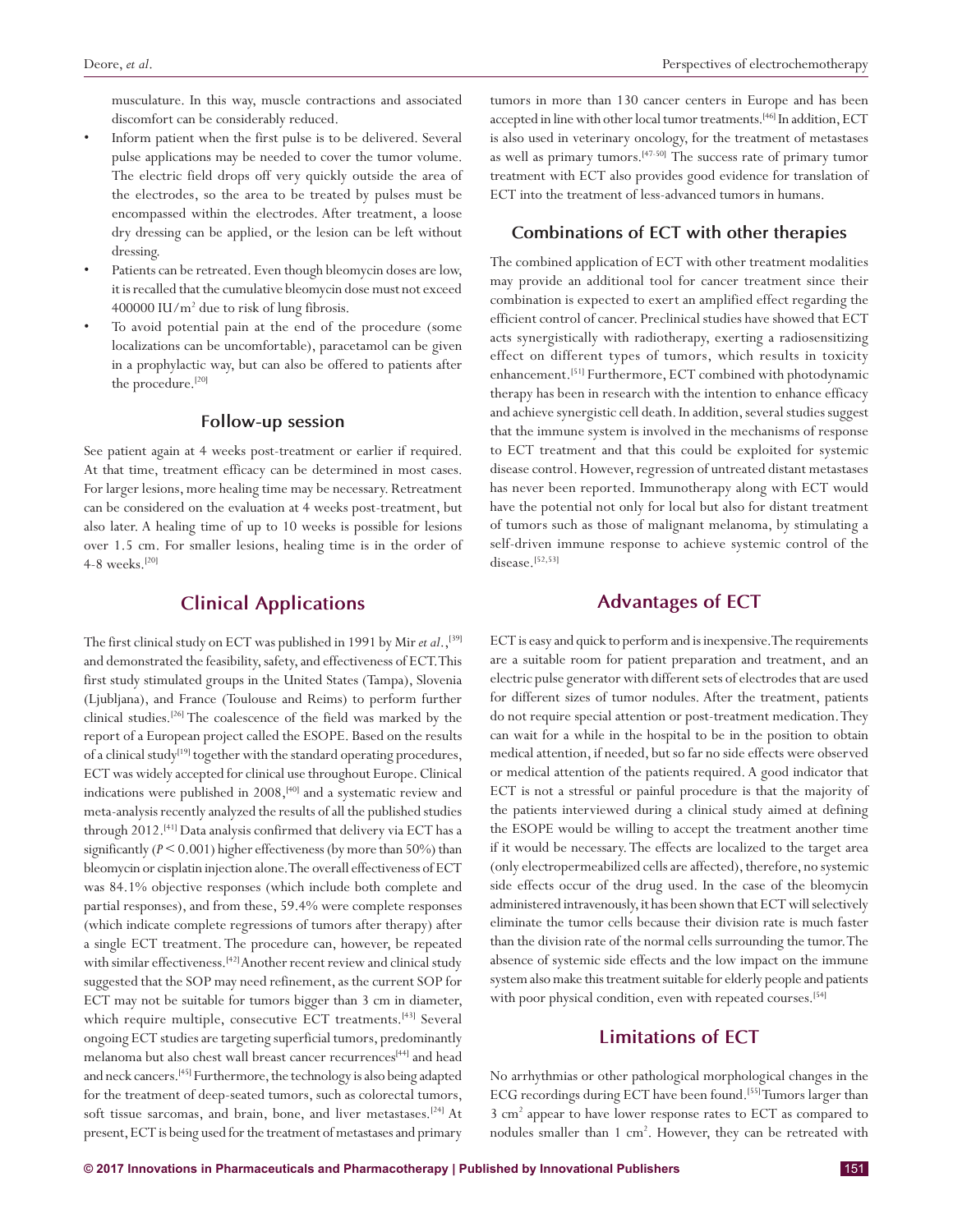no loss of the ECT efficacy. When tumor nodules are located in irradiated or fibrotic tissues, the needle electrode penetration may be problematic with a suboptimal delivery of the electrical current or drugs.[56] ECT is local treatment that can be effective in the treatment of limited number of tumor lesions that are not bigger than 3 cm in diameter. Therefore, it can be effective in those patients that have few or up to 15 skin metastases in transit. In the case of more nodules ECT cannot be performed on all nodules in one session. At present, the electrodes that are used are effective in the treatment of superficial nodules, whereas they are not quite appropriate for deeper seeded or big nodules. Bigger nodules need application of several sets of electric pulses, and also several treatment sessions, to cover the whole tumor area and to be able to remove deeper layers of the tumor.

# **Conclusion**

Current developments and future medical applications of tissue electroporation are numerous. Because ECT with bleomycin or cisplatin has been shown to act synergistically with radiotherapy in preclinical studies, use of the technique for the radiosensitization of cutaneous tumors can be foreseen, predominantly in the palliative treatment of progressive disease. Further development is focused on the use of endoluminal electrodes to treat internal tumors, a technological development that could be used for either ECT or gene electrotransfer.

# **Acknowledgments**

The authors wish to be grateful to best friend, Late Prof. Ajit Ramesh Wankhede.This study was supported by the Ministry of Education, Science and Sport of the Republic of Slovenia.

## **References**

- 1. Langer R. New methods of drug delivery. Science 1990;249:1527-33.
- 2. Mir LM, Orlowski S, Belehradek J Jr, Teissie J, Rols MP, Sersa G, *et al*. Biomedical applications of electric pulses with special emphasis on antitumor electrochemotherapy. Bioelectrochem Bioenerg 1995;38:203-7.
- 3. Rols MP, Teissié J. Electropermeabilization of mammalian cells. Quantitative analysis of the phenomenon. Biophys J 1990;58:1089-98.
- 4. Orlowski S, Mir LM. Cell electropermeabilization: A new tool for biochemical and pharmacological studies. Biochim Biophys Acta 1993;1154:51-63.
- 5. Mir LM, Tounekti O, Orlowski S. Bleomycin: Revival of an old drug. Gen Pharmacol 1996;27:745-8.
- 6. Melvik JE, Pettersen EO, Gordon PB, Seglen PO. Increase in cisdichlorodiammineplatinum (II) cytotoxicity upon reversible electropermeabilization of the plasma membrane in cultured human NHIK 3025 cells. Eur J Cancer Clin Oncol 1986;22:1523-30.
- 7. Sersa G, Cemazar M, Miklavcic D. Antitumor effectiveness of electrochemotherapy with cis-diamminedichloroplatinum(II) in mice. Cancer Res 1995;55:3450-5.
- 8. Möller MG, Salwa S, Soden DM, O'Sullivan GC. Electrochemotherapy as an adjunct or alternative to other treatments for unresectable or in-transit melanoma. Expert Rev Anticancer Ther 2009;9:1611-30.
- 9. Mir LM. Bases and rationale of electrochemotherapy. Eur J Cancer Suppl 2006;4:38-44.
- 10. Gehl J. Electroporation: Theory and methods, perspectives for drug delivery,

gene therapy and research. Acta Physiol Scand 2003;177:437-47.

- 11. Hronik-Tupaj M, Kaplan DL. A review of the responses of two-and threedimensional engineered tissues to electric fields. Tissue Eng Part B Rev 2012;18:167-80.
- 12. Kotnik T, Bobanovic F, Miklavcic D. Sensitivity of transmembrane voltage induced by applied electric fields-a theoretical analysis. Bioelectrochem Bioenerg 1997;43:285-91.
- 13. Kotnik T, Miklavcic D. Analytical description of transmembrane voltage induced by electric fields on spheroidal cells. Biophys J 2000;79:670-9.
- 14. Kotnik T, Pucihar G, Miklavcic D. Induced transmembrane voltage and its correlation with electroporation-mediated molecular transport. J Membr Biol 2010;236:3-13.
- 15. Lee EW,Wong D,Tafti BA, Prieto V,Totonchy M, Hilton J, *et al.* Irreversible electroporation in eradication of rabbit VX2 liver tumor. J Vasc Interv Radiol 2012;23:833-40.
- 16. Neumann E, Rosenheck K. Permeability changes induced by electric impulses in vesicular membranes. J Membr Biol 1972;10:279-90.
- 17. Mir LM, Banoun H, Paoletti C. Introduction of definite amounts of nonpermeant molecules into living cells after electropermeabilization: Direct access to the cytosol. Exp Cell Res 1988;175:15-25.
- 18. Miklavcic D, Mali B, Kos B, Heller R, Serša G. Electrochemotherapy: From the drawing board into medical practice. Biomed Eng Online 2014;13:29.
- 19. Marty M, Sersa G, Garbay JR, Gehl J, Collins CG, Snoj M, *et al*. Electrochemotherapy-an easy, highly effective and safe treatment of cutaneous and subcutaneous metastases: Results of ESOPE (European Standard Operating Procedures of Electrochemotherapy) study. Eur J Cancer Suppl 2006;4:3-13.
- 20. Mir LM, Gehl J, Sersa G, Collins CG, Garbay JR, Billard V, *et al*. Standard operating procedures of the electrochemotherapy: Instructions for the use of bleomycin or cisplatin administered either systemically or locally and electric pulses delivered by the cliniporator™ by means of invasive or non-invasive electrodes. Eur J Cancer Suppl 2006;4:14-25.
- 21. Pavlovic I. Aweb application that extends functionality of medical device for tumor treatment by means of electrochemotherapy. Radiol Oncol 2004;38:49-54.
- 22. Kos B, Zupanic A, Kotnik T, Snoj M, Sersa G, Miklavcic D. Robustness of treatment planning for electrochemotherapy of deep-seated tumors. J Membr Biol 2010;236:147-53.
- 23. Pavliha D, Kos B, Zupanic A, Marcan M, Serša G, Miklavcic D. Patient-specific treatment planning of electrochemotherapy: Procedure design and possible pitfalls. Bioelectrochemistry 2012;87:265-73.
- 24. Byrne CM, Thompson JF. Role of electrochemotherapy in the treatment of metastatic melanoma and other metastatic and primary skin tumors. Expert Rev Anticancer Ther 2006;6:671-8.
- 25. Hofmann GA, Dev SB, Nanda GS, Rabussay D. Electroporation therapy of solid tumors. Crit Rev Ther Drug Carrier Syst 1999;16:523-69.
- 26. Mir LM, Glass LF, Sersa G, Teissié J, Domenge C, Miklavcic D, *et al.* Effective treatment of cutaneous and subcutaneous malignant tumours by electrochemotherapy. Br J Cancer 1998;77:2336-42.
- 27. Edhemovic I, Gadzijev EM, Brecelj E, Miklavcic D, Kos B, Zupanic A, *et al.* Electrochemotherapy: A new technological approach in treatment of metastases in the liver. Technol Cancer Res Treat 2011;10:475-85.
- 28. Bianchi G, Campanacci L, Donati D. Electrochemotherapy in bone metastases: Results of a phase II study. In: 7<sup>th</sup> Conference on Experimental and Translational Oncology. Ljubljana: Association of Radiology and Oncology; 2013. p. 46-7.
- 29. Bourke M, Salwa S, Forde P, Sadadcharam M, Larkin J, Collins C, *et al*. P80 Endoscopically targeted electrochemotherapy for the treatment of colorectal cancer. Eur J Surg Oncol 2012;38:1127-8.
- 30. Linnert M, Iversen HK, Gehl J. Multiple brain metastases-current management and perspectives for treatment with electrochemotherapy. Radiol Oncol 2012;46:271-8.
- 31. Gothelf A, Mir LM, Gehl J. Electrochemotherapy: Results of cancer treatment